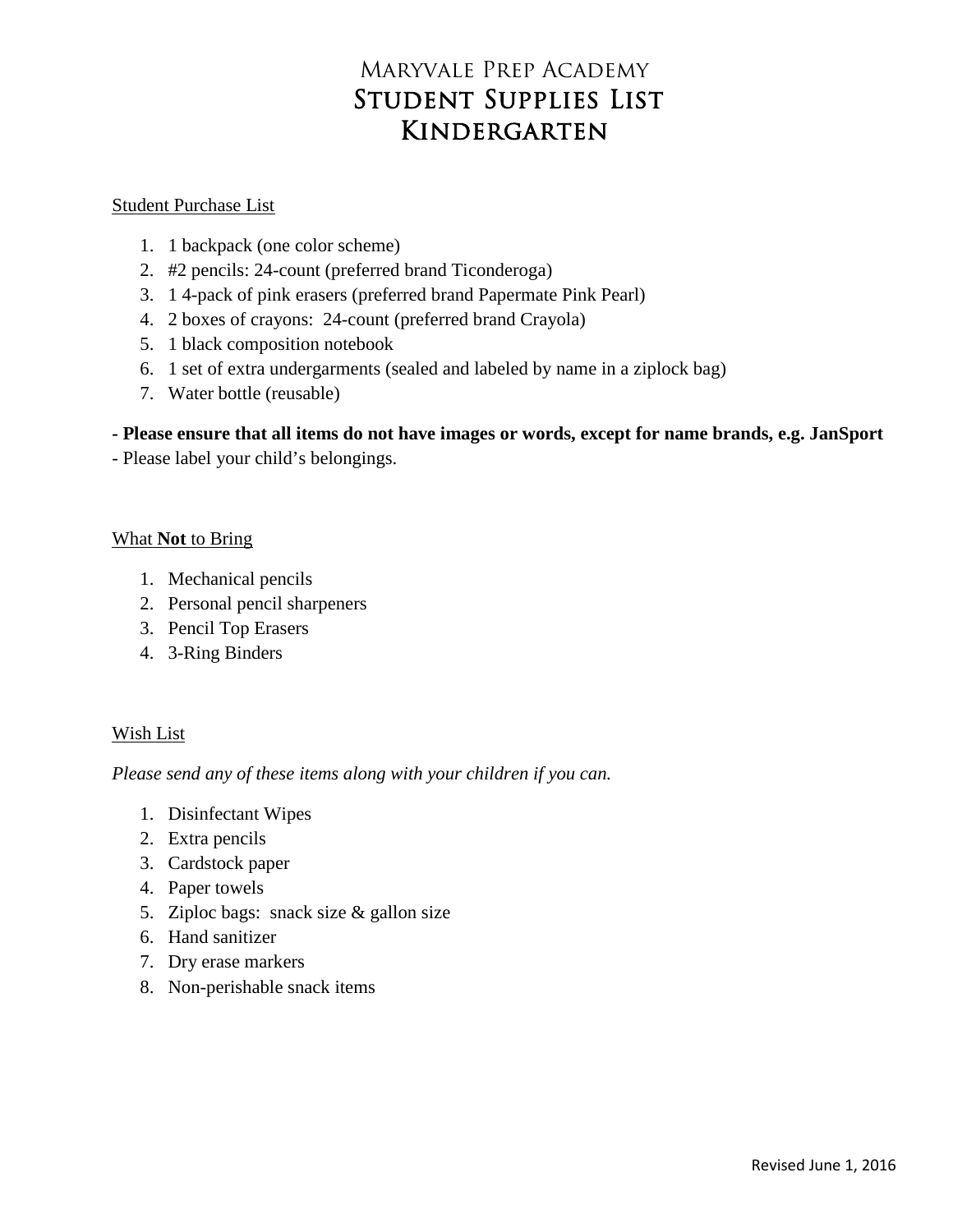# Maryvale Prep Academy Student Supplies List FIRST GRADE

### Student Purchase List

- 1. 1 backpack (one color scheme)
- 2. #2 pencils: 96-count (preferred brand Ticonderoga)
- 3. 1 4-pack of pink erasers (preferred brand Papermate Pink Pearl)
- 4. 2 boxes of crayons: 24-count (preferred brand Crayola)
- 5. 1 box of colored pencils: 12-count
- 6. Dry erase makers: 8-count
- 7. Dry erase eraser (clean sock/small cloth is acceptable)
- 8. 1 pair of small student scissors
- 9. 4+ glue sticks
- 10. 1 clear pencil box
- 11. 3 composition notebooks
- 12. 1 set of extra undergarments (sealed and labeled in a Ziplock bag)
- 13. Water bottle (reusable)

**- Please ensure that all items do not have images or words, except for name brands, e.g. JanSport**

- Please label your child's belongings.

#### What **Not** to Bring

- 1. Mechanical pencils
- 2. Personal pencil sharpeners
- 3. Pencil top Erasers

#### Wish List

- 1. Disinfectant Wipes
- 2. Dixie cups
- 3. Plastic bags
- 4. Extra pencils
- 5. Cardstock paper
- 6. Paper towels
- 7. Ziploc bags
- 8. Non-perishable snack items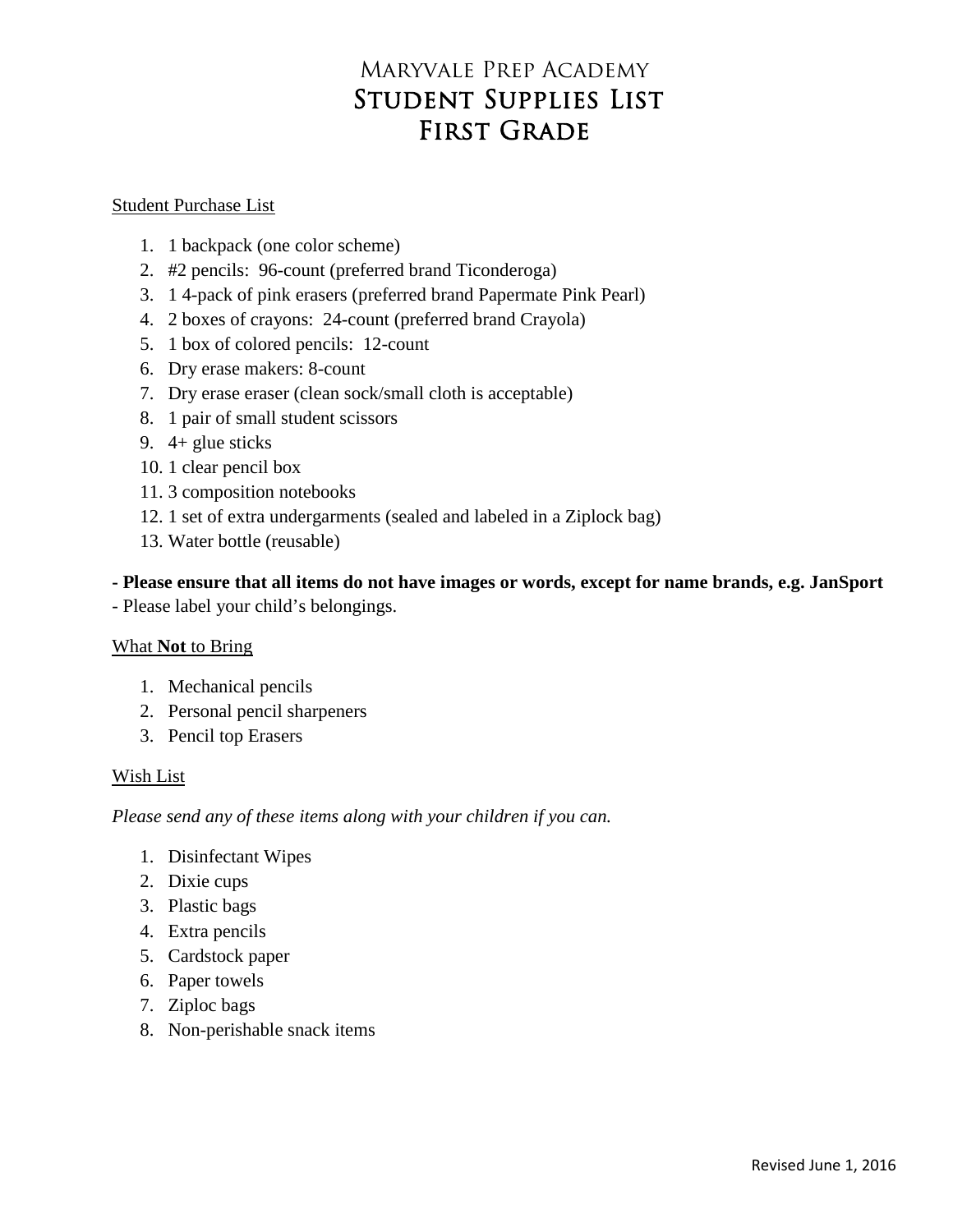# Maryvale Prep Academy Student Supplies List SECOND GRADE

#### Student Purchase List

- 1. 1 backpack (one color scheme)
- 2. #2 pencils: 96-count (preferred brand Ticonderoga)
- 3. 1 4-pack of pink erasers (preferred brand Papermate Pink Pearl)
- 4. 2 boxes of crayons: 24-count (preferred brand Crayola)
- 5. 1 box of colored pencils: 12-count
- 6. Dry erase makers: 8-count (black or blue preferred)
- 7. Dry erase eraser (clean sock/small cloth is acceptable)
- 8. 1 pair of small student scissors
- 9. 4+ glue sticks
- 10. 1 clear pencil box
- 11. 4 composition notebooks
- 12. 1 binder: 3-ring, 1 inch (white)
- 13. 1 set of extra undergarments (sealed and labeled in a Ziplock bag)
- 14. Water bottle (reusable)

## **- Please ensure that all items do not have images or words, except for name brands, e.g. JanSport**

- Please label your child's belongings.

## What **Not** to Bring

- 1. Mechanical pencils
- 2. Personal pencil sharpeners
- 3. Pencil Top Erasers

## Wish List

- 1. Tissue paper boxes
- 2. Disinfectant Wipes
- 3. Extra pencils
- 4. Cardstock paper
- 5. Paper towels
- 6. Ziploc bags
- 7. Dry erase markers
- 8. Non-perishable snack items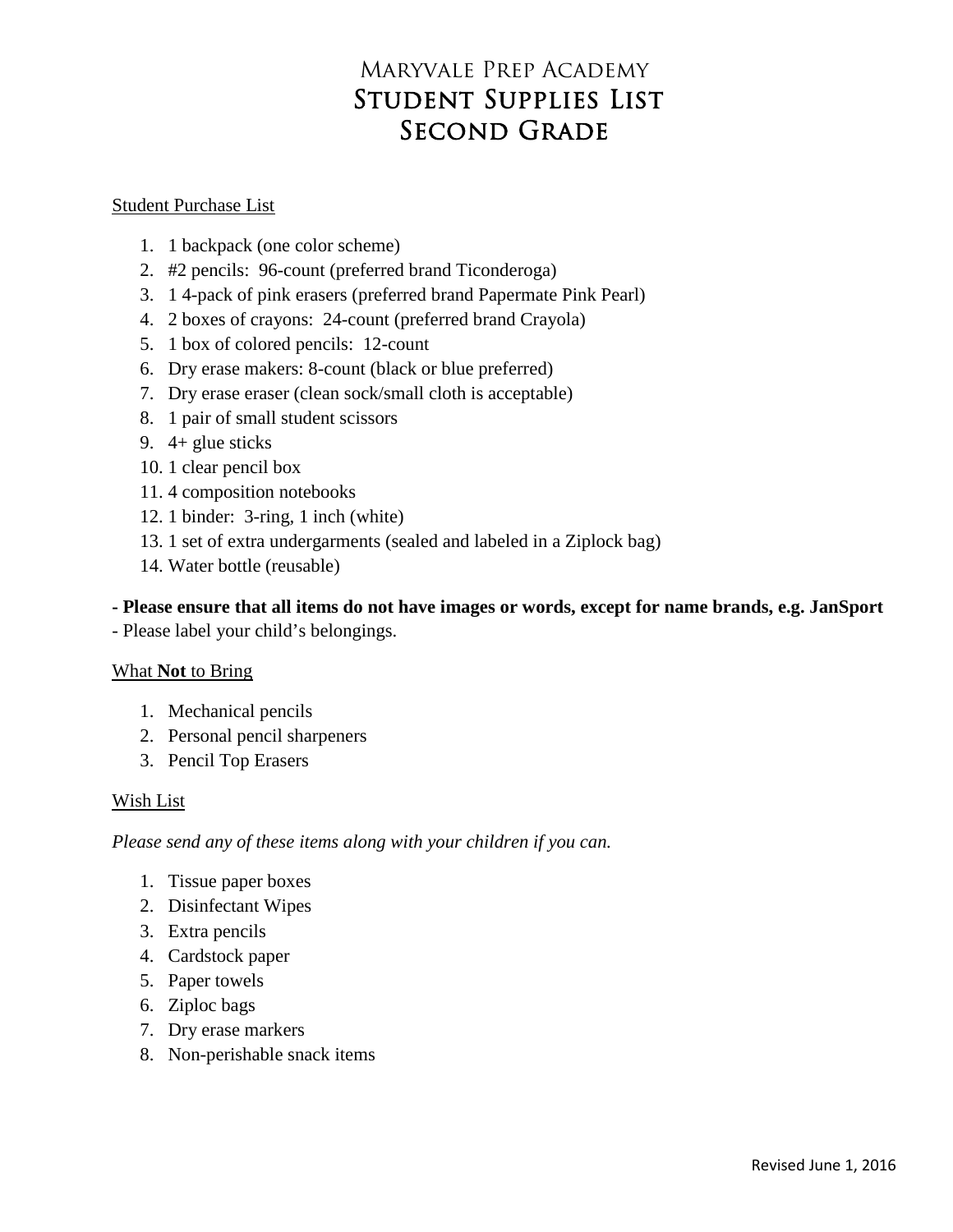# Maryvale Prep Academy Student Supplies List THIRD GRADE

### Student Purchase List

- 1. 1 backpack (one color scheme)
- 2. #2 pencils: 96-count (preferred brand Ticonderoga)
- 3. 1 4-pack of pink erasers (preferred brand Papermate Pink Pearl)
- 4. 1 box of colored pencils: 12-count
- 5. Dry erase makers: 8-count
- 6. Dry erase eraser (clean sock/small cloth is acceptable)
- 7. 1 clear pencil box
- 8. 4 college-rule composition notebooks
- 9. 1 binder: 3-ring, 1.5 inch
- 10. 3 plastic folders (3-hole punched)
- 11. 3x5 lined index cards (1 pack)
- 12. Subject Dividers (6 or more)
- 13. Water bottle (reusable)

**- Please ensure that all items do not have images or words, except for name brands, e.g. JanSport.**

- Please label your child's belongings.

## What **Not** to Bring

- 1. Mechanical pencils
- 2. Personal pencil sharpeners
- 3. Pencil Grips
- 4. Pencil Top Erasers
- 5. Spiral Notebooks
- 6. Zipper Binders

## Wish List

- 1. Glue Sticks
- 2. Disinfectant Wipes
- 3. Extra pencils
- 4. Cardstock paper
- 5. Ziploc bags
- 6. Tissue paper boxes
- 7. Air freshener
- 8. Sheet Protectors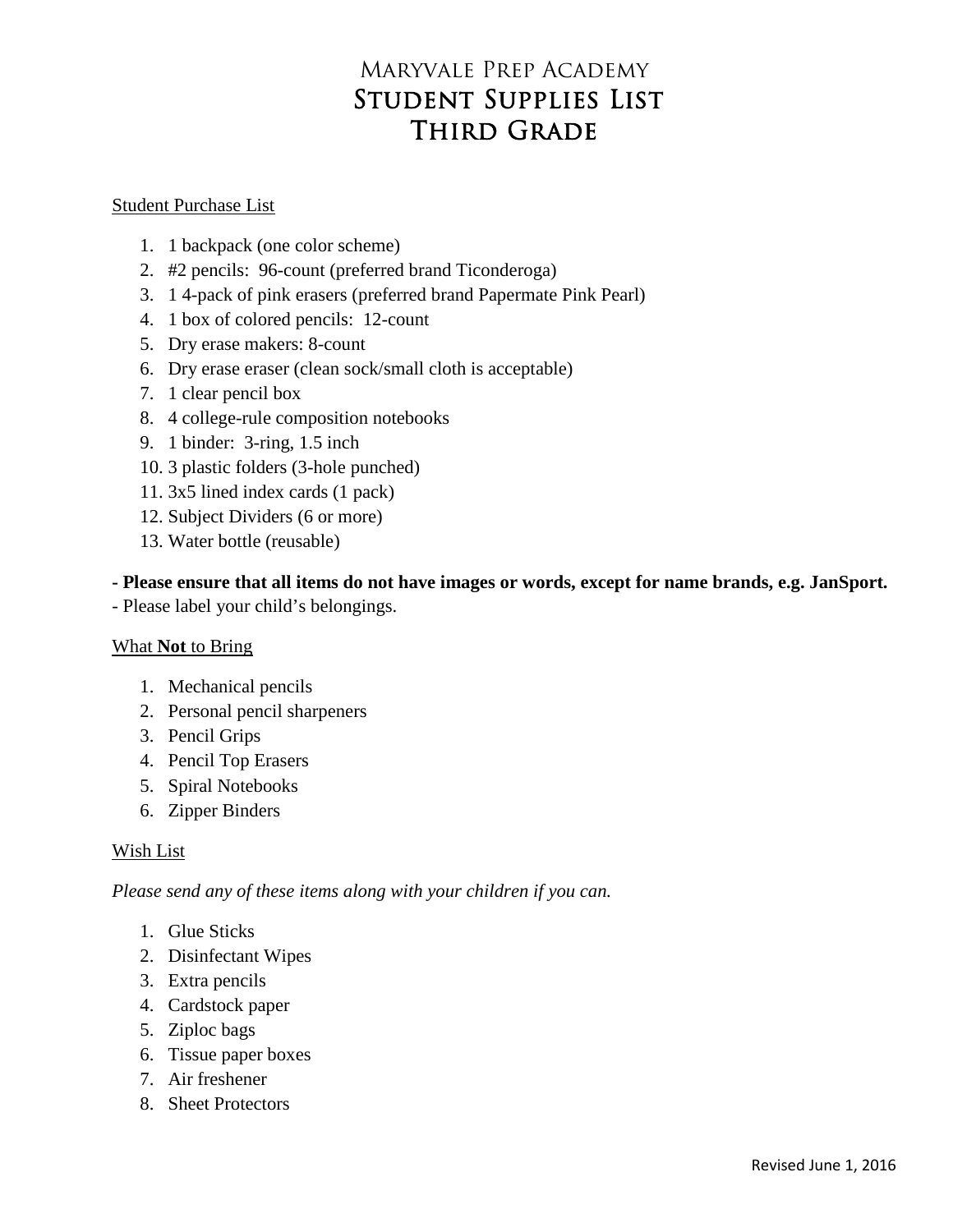# Maryvale Prep Academy Student Supplies List Fourth Grade

#### Student Purchase List

- 1. 1 backpack (one color scheme)
- 2. #2 pencils: 96-count (yellow only; preferred brand Ticonderoga)
- 3. 1 4-pack of pink erasers (preferred brand Papermate Pink Pearl)
- 4. 1 box of colored pencils: 12-count
- 5. Dry erase makers: 8-count
- 6. Dry erase eraser (clean sock/small cloth is acceptable)
- 7. 1 clear pencil box
- 8. 4 college-rule composition notebooks (non-spiral)
- 9. 1 binder: 3-ring, 1.5 inch
- 10. 4 plastic folders (3-hole punched)
- 11. 2 packs of subject dividers (6 or more)
- 12. Water bottle (reusable and labeled)
- 13. 1 sketchbook

**- Please ensure that all items do not have images or words, except for name brands, e.g. JanSport.**

- Please label your child's belongings.

## What **Not** to Bring

- 1. Mechanical pencils
- 2. Personal pencil sharpeners
- 3. Pencil Grips
- 4. Pencil Top Erasers

#### Wish List

- 1. Glue sticks
- 2. Disinfectant wipes
- 3. Extra pencils
- 4. Cardstock paper (colored)
- 5. Ziploc bags
- 6. Post-It Notes
- 7. Tissue boxes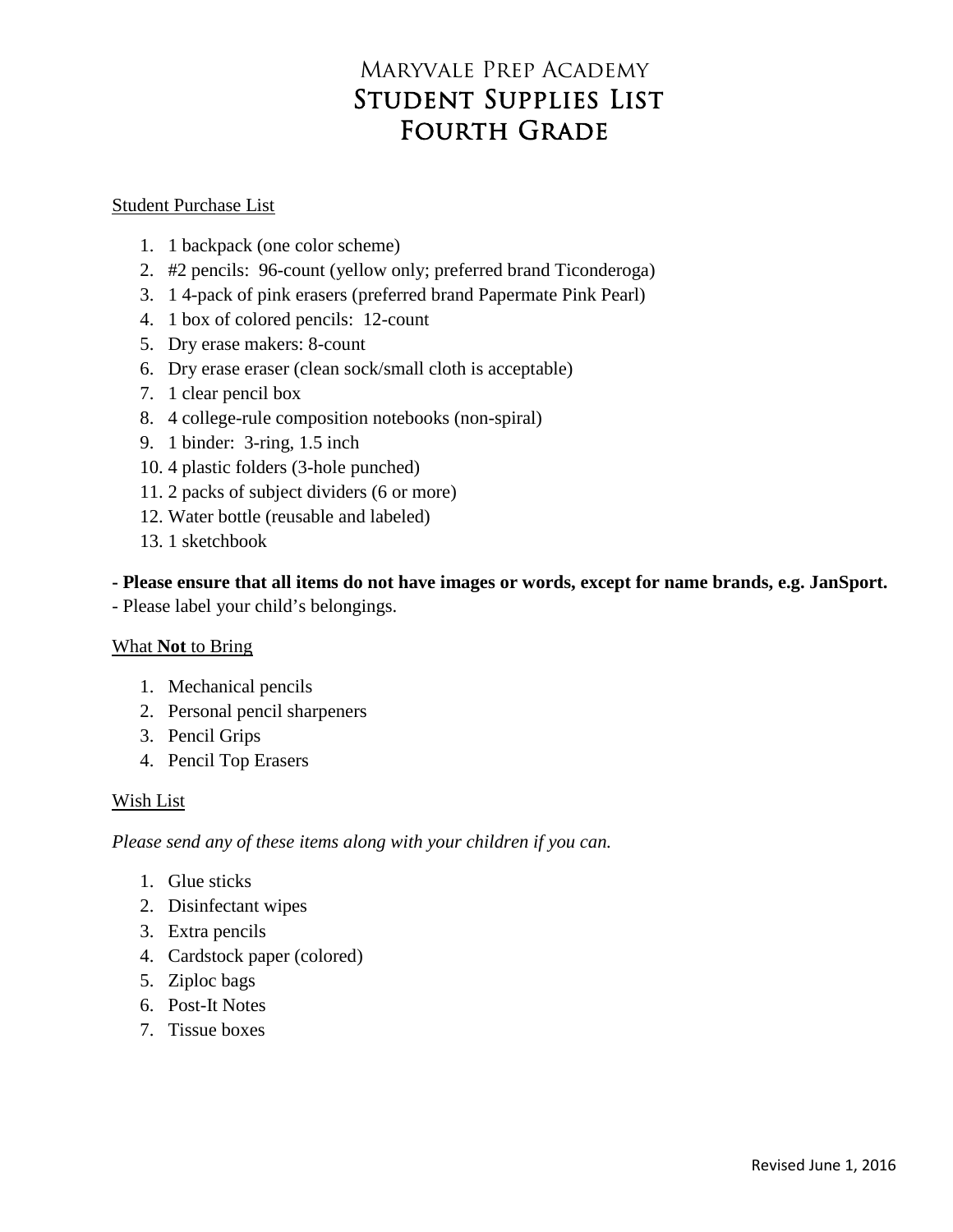# Maryvale Prep Academy Student Supplies List FIFTH GRADE

### Student Purchase List

- 1. 1 backpack (one color scheme)
- 2. 3x5 lined index cards (1 pack)
- 3. #2 pencils: 96-count (preferred brand Ticonderoga)
- 4. 1 4-pack of pink erasers (preferred brand Papermate Pink Pearl)
- 5. 1 box of colored pencils: 12-count
- 6. Dry erase makers: 8-count (blue or black preferred)
- 7. Dry erase eraser (clean sock/small cloth is acceptable)
- 8. Highlighters: assorted pack
- 9. 1 clear pencil pouch (no boxes)
- 10.  $4+$  glue sticks
- 11. 5 college-rule composition notebooks (non-spiral)
- 12. 3 200-count wide-ruled white filler paper
- 13. 5 plastic folders
- 14. Water bottle (reusable)

**- Please ensure that all items do not have images or words, except for name brands, e.g. JanSport.**

- Please label your child's belongings.

## What **Not** to Bring

- **1. Mechanical pencils**
- 2. Personal pencil sharpeners
- 3. Personal pencil boxes
- 4. Binders
- 5. Pencil grips
- 6. Pencil top Erasers
- 7. Decorative tape
- 8. Pens

- 1. Disinfectant Wipes
- 2. Tissue paper
- 3. Extra pencils
- 4. Cardstock paper
- 5. Ziploc bags
- 6. Extra dry eraser markers